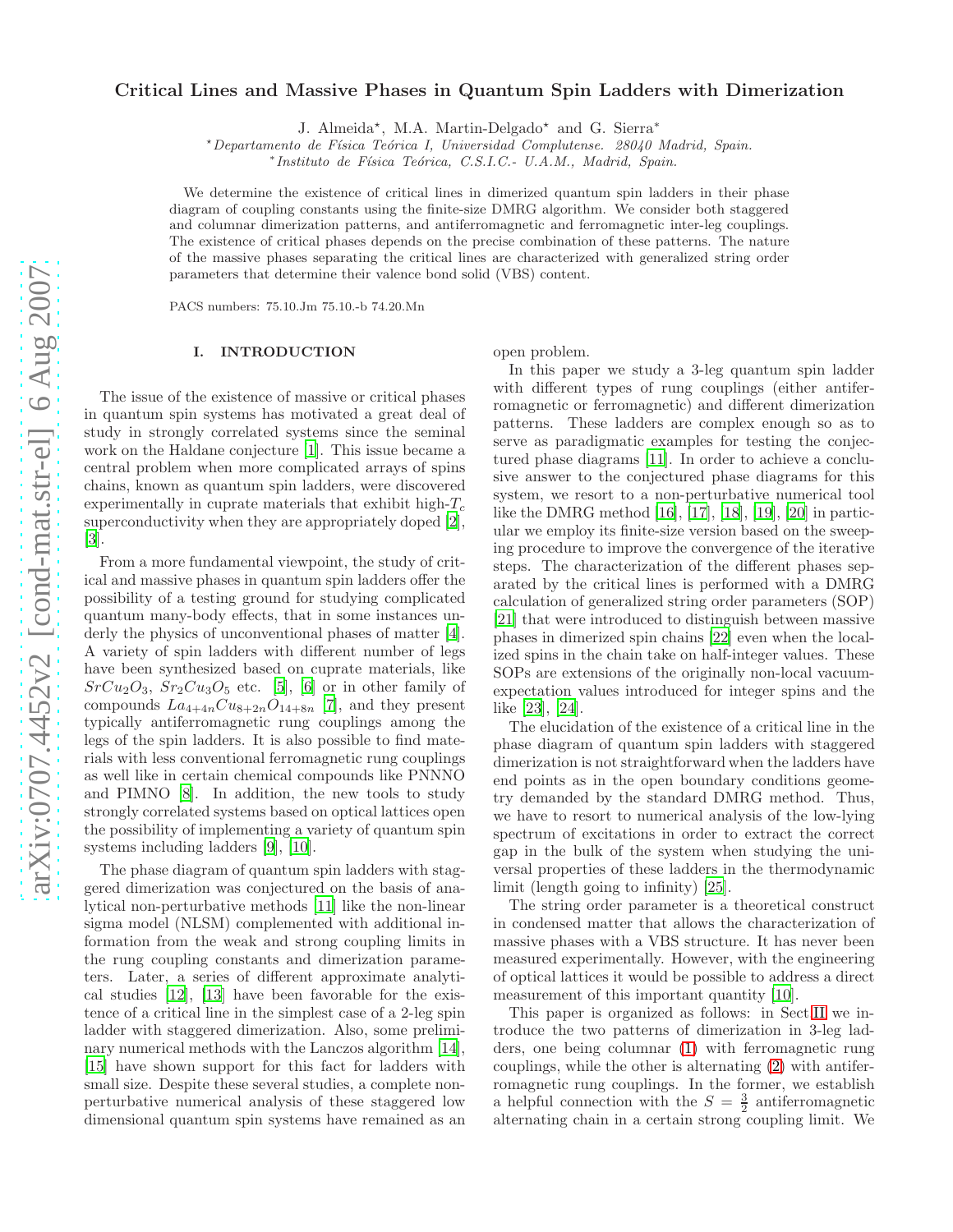recall several conjetures about the phase diagram of both 3-leg Heisenberg models [\[11\]](#page-7-10) that motivate their study with DMRG in order to clarify them. In Sect[.III](#page-2-1) we perform the DMRG calculations of the low-energy gaps in both models of 3-leg ladders as a function of the various coupling constants. With this information we can establish the phase diagram and thus we establish the validity of the conjectured diagram [\[11](#page-7-10)]. In addition, we can give a precise location of the critical lines and we find qualitative differences between these critical lines in each model. In Sect[.IV](#page-3-0) we introduce generalized string order parameter to characterize the nature of the massive phases separated by the critical lines found in the previous section. These string orders are measured with DMRG techniques and we show that they are a valuable tool for detecting VBS states in dimerized quantum spin ladders with different patterns of dimerization. Sect[.V](#page-5-0) is devoted to conclusions. In appendix we study with DMRG the  $S = \frac{3}{2}$  alternating spin ladder and its generalized string order parameters. This case appears as a limiting case in the study of the ferromagnetic 3-leg ladder with columnar dimerization and it is used as a guiding example to find the phase diagram.

#### <span id="page-1-0"></span>II. QUANTUM HAMILTONIANS FOR 3-LEG SPIN LADDERS WITH DIMERIZATION

One of the main interests established in [\[11\]](#page-7-10) was the existence of an interplay between 3-leg ladders with a columnar dimerization pattern and ferromagnetic interleg, or rung, couplings on one side, and 3-leg ladders with alternating dimerization and antiferromagnetic rung couplings, on the other. The point was that both arrangements of 3-leg ladders should exhibit critical lines, while neither their precise location was known nor the nature of the massive phases they separated was determined. This is the open problem that we address here by means of the DMRG method. To this end, we start introducing both arrays of ladders since they are the candidates to exhibit critical lines.

Thus, we are mainly interested in studying a possible connection between two different arrangements of spins  $\frac{1}{2}$  forming a 3-leg ladder which interact via Heisenberg terms. Both of them combine bonds of different strength parameterized by a constant  $\gamma$  and two different types of coupling constants, J for the Heisenberg interaction between spins along the legs, and  $J'$  for similar interactions between the rungs of the legs. Since the physics of the problem depends only on the ratio  $J'/J$ , the constant J will from now on be given a fixed antiferromagnetic value  $J = 1$ . The other constant  $J'$  will have positive sign in one of the models and negative in the other one. In addition to this difference, both models will also differ in the staggering pattern as we shall discuss below.

We next describe the model corresponding to the region with  $J' < 0$ , with the bond alternation pattern such that every one of the three legs begins with a strong bond



<span id="page-1-2"></span>FIG. 1: Pictorial representation of the Hamiltonians corresponding a) to the completely antiferromagnetic  $(J' > 0)$ model  $(2)$  with alternated staggering and  $b$ ) the ferromagnetic  $(J' < 0)$  model [\(1\)](#page-1-1) with columnar staggering.

followed by a weaker one, that is, the bond alternation follows a columnar pattern. The explicit Hamiltonian of this arrangement is

<span id="page-1-1"></span>
$$
H_{\mathcal{F}} = J \sum_{\ell=1,2,3} \sum_{i=1}^{L-1} (1 - (-1)^i \gamma) \mathbf{S}_i(\ell) \cdot \mathbf{S}_{i+1}(\ell) + J' \sum_{i=1}^{L} \mathbf{S}_i(1) \cdot \mathbf{S}_i(2) + J' \sum_{i=1}^{L} \mathbf{S}_i(2) \cdot \mathbf{S}_i(3),
$$
 (1)

where L denotes the longitudinal length of the 3-leg ladder,  $\mathbf{S}_i(\ell)$  is a spin- $\frac{1}{2}$  operator located at the site i of the  $\ell$ -th leg with  $0 < i \leq L$ ,  $\gamma$  is the dimerization parameter that sets the relative strength of the bonds that interact with Heisenberg coupling constant  $J$  along the leg of the ladder and  $J'$  on the rungs of the legs.

Since the coupling among legs is ferromagnetic, we know that for values  $|J'| \gg 1$  this model converges to an effective  $S = 3/2$  staggered spin chain. Studies with the  $NL<sub>\sigma</sub>M$  method predicts [\[26](#page-8-9)] for this chain the existence of three critical points in the interval  $\gamma \in [-1,1]$  placed at  $\gamma_c = \pm 2/3$  and  $\gamma_c = 0$ . Numerical studies showed that in fact these points correspond to  $\gamma = \pm 0.42$  and  $\gamma = 0$  [\[27\]](#page-8-10), [\[28\]](#page-8-11). Since the  $S = 3/2$  dimerized spin chain gives us valuable information about the expected massive phases of the ladder in the strong ferromagnetic regime, and since there exist some subtleties regarding the string order parameters that may lead to confusion, we have included a numerical study of this chain in appendix [A.](#page-6-0)

For the completely antiferromagnetic regime  $J' > 0$ , we will use another staggering pattern that differs with respect to the previous one. In this case only the first and third leg begin with a strong bond, while the second one begins with a weak one, that is, the bond alternation is not columnar anymore but still follows a regular pattern that is called alternating. The Hamiltonian of this model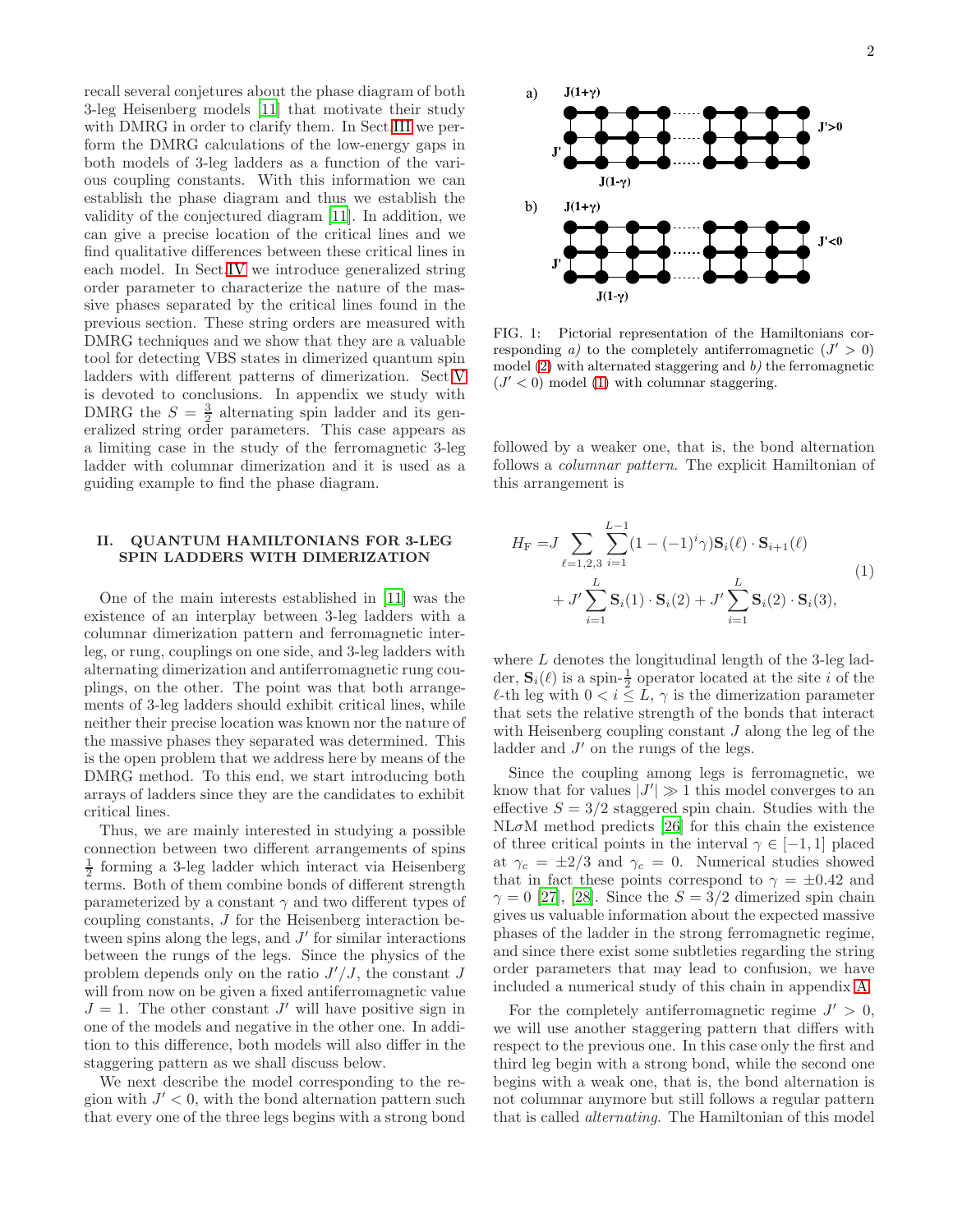is

<span id="page-2-0"></span>
$$
H_{\text{AF}} = J \sum_{\ell=1,2,3} \sum_{i=1}^{L-1} (1 + (-1)^{i+\ell} \gamma) \mathbf{S}_i(\ell) \cdot \mathbf{S}_{i+1}(\ell)
$$
  
+  $J' \sum_{i=1}^{L} \mathbf{S}_i(1) \cdot \mathbf{S}_i(2) + J' \sum_{i=1}^{L} \mathbf{S}_i(2) \cdot \mathbf{S}_i(3),$  (2)

with the same conventions as before. A pictorial representation of this Hamiltonian together with the Hamiltonian of the ferromagnetic model is shown in fig. [1.](#page-1-2)

With this arrangement, it is also possible to effectively and approximately map the model onto a  $NL<sub>\sigma</sub>M$  and again this formalism predicts a critical behaviour in the phase diagram of the couplings  $J'/J$  vs.  $\gamma$  [\[11\]](#page-7-10). However, this behaviour is only reliable in the strong coupling limit  $J'/J \gg 1$ .s More specifically, it predicts a critical curve running from the point  $(\gamma = 2/3, J' = 0)$ to  $(\gamma = 1, J' = 4/5)$  and another one which is the mirror reflection of the latter with respect to the  $J'$  axis. These predictions however shall be considered only as qualitative approximations of the real behaviour of the system. In this particular case, it is evident that the critical line must cut the  $\gamma$  axis exactly at  $\gamma = 0$  since that point corresponds to two decoupled  $S = 1/2$  staggered Heisenberg chains. However, this behaviour is missed by the  $NL<sub>\sigma</sub>M$ technique. On the other hand, this model has not apparent limits which can give us a hint on the phases that give raise. In section [III](#page-2-1) however, our DMRG computations will give strong evidence of their nature.

Despite the differences in both models, i.e. different sign of  $J'$  and different staggering pattern, there are various features that connect them. First of all and more important is that at least in the line  $\gamma = 0$  both models are constinuosly related as we vary  $J' < 0$  to  $J' > 0$ . On the other hand, according to  $NL<sub>\sigma</sub>M$ , the first model is critical only in the region  $J' > 0$  while the second one has only critical lines in the complementary part  $J' < 0$ . This dual-like behaviour combined with the expectation that the ground state of both models is a valence bond solid, rouse the belief about the possibility of establishing a connection among their phase diagrams [\[11](#page-7-10)]. We shall see to what extend these expectations are fulfilled with the help of the DMRG technique and the generalized string order parameters.

## <span id="page-2-1"></span>III. GROUND STATE DEGENERACY AND EXISTENCE OF CRITICAL LINES

Massive quantum phases are characterized by an energy gap from the ground state (degenerate or not) to the first excited state. On the contrary critical phases are characterized by a gapless spectrum between these energy levels. We have used the finite-size DMRG algorithm to compute the low energy levels and thus the corresponding gaps in order to identify the gap in the bulk of the system when we send the length of the 3-leg ladders to infinity (thermodynamic limit).

It is known that in the case of integer spin chains, some configurations of VBS states can break a hidden  $Z_2 \times Z_2$ symmetry [\[21\]](#page-8-4) that makes the ground state degenerate. This degeneration is a reflection of the spin-end effects in a antiferromagnetic Heisenberg chain of  $S = 1$  spins [\[29\]](#page-8-12). In systems other than the parent Hamiltonians of the VBS states, but close enough to this picture and when using open boundary conditions, typically this degeneracy is approximate and the energy of the near-degenerate states decays with the size exponentially to a unique infinite volume ground state.



<span id="page-2-2"></span>FIG. 2: (Color online)Energy gaps between the ground state and two first excited states in model  $(2)$   $(Up)$  and model  $(1)$ (Down). For the sake of clarity  $\Delta_{20}$  and  $\Delta_{21}$  are shown only for one value of J'. Namely  $J' = 1.0$  (Up) and  $J' = -0.4$ (Down). It can be seen how the gap  $\Delta_{21}$  indeed represents properly the gap of the spectrum irrespective of the degeneration of the ground state.

Fig. [2](#page-2-2) shows the energy differences between the ground state and two first excited states in both models [\(1\)](#page-1-1) and [\(2\)](#page-2-0). We observe in this figure that  $\Delta_{10}$  accounts for the degeneracy mentioned in the previous paragraph: in the completely antiferromagnetic model [\(2\)](#page-2-0) the first excited state is clearly above the ground state in the phase corresponding to low values of  $\gamma$ , while it is degenerate in the rest of the  $\gamma$  interval. On the contrary, the ground state of the ferromagnetic model [\(1\)](#page-1-1) is degenerate for low values of  $\gamma$  while it has a finite gap in the rest. As for  $\Delta_{20}$ , it corresponds in fact to the gap of the spectrum in the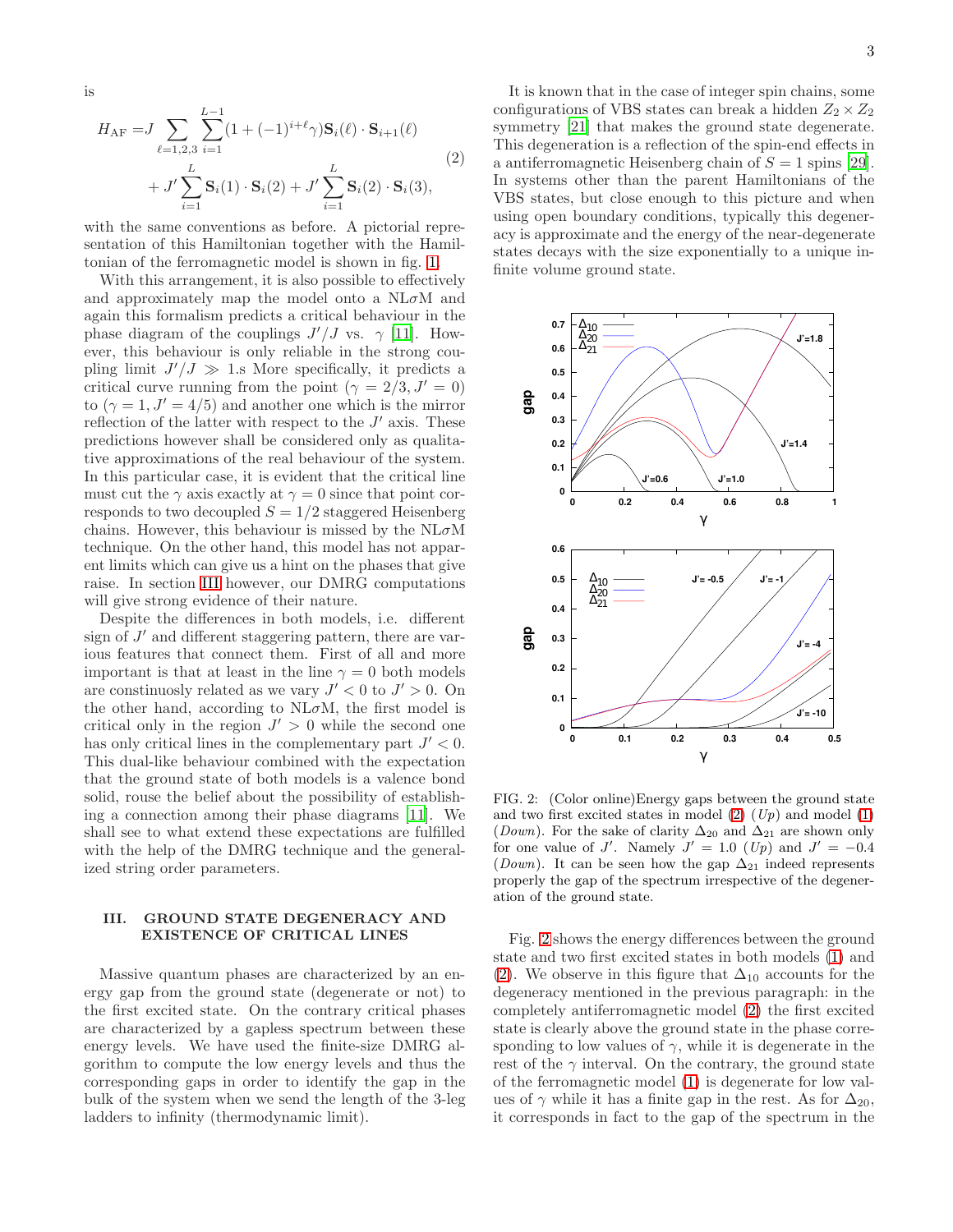

<span id="page-3-1"></span>FIG. 3: Critical curves of model [\(1\)](#page-1-1) with  $J' > 0$  and al-ternated staggering, and model [\(2\)](#page-2-0) with  $J' < 0$  and columnar staggering. Each point in the critical lines has been obtained keeping one parameter fixed and finding the value of the other parameter that minimizes the gap  $\Delta_{21}$ . Computations have been performed on ladders of size  $L = 3 \times 150$ retaining  $m = 400(J' > 0 \text{ region})$  and  $m = 450(J' < 0 \text{ region})$ states of the density matrix.

degenerate regions while it clearly differs from the gap  $\Delta_{10}$  in the non degenerate regions. Finally, the energy difference  $\Delta_{21}$  coincides in both regions and both models with the gap of the massive phases. This holds true up to slight deviations due to finite size effects and irrespective of the degeneracy of the ground state, Thus, we may conclude that this gap  $\Delta_{21}$  is in fact the same one that survives when using periodic boundary conditions.

As mentioned in the previous section, the existence of critical lines (characterized by a gapless spectrum) in both models [\(1\)](#page-1-1) and [\(2\)](#page-2-0) is supported by arguments coming from the strong coupling limit in the case of model  $(1)$ , and NL $\sigma$ M valid in both of them. These arguments are however not conclusive. In this section we will prove numerically that these lines exist and we give an accurate estimation of its shape and location. To this end, we will find the critical values  $\gamma_c(J')$  that make the gap  $\Delta_{21}(\gamma_c(J'))$  vanish. It is very important at this point to emphasize that an exactly vanishing value of the gap shall only be attained in the thermodynamic limit. For finite size systems, the magnitude of the gap remains finite and gets closer and closer to zero as we increase the size. In our case however, critical points are separating massive gapped phases and therefore, for large enough sizes but still computationally feasible, the gap at these points attain a local minimum value and can be accurately computed.

Fig[.3](#page-3-1) shows the critical region computed for both models [\(2\)](#page-2-0) and [\(1\)](#page-1-1). In order to compute this curves, we have used the finite DMRG algorithm in ladders of  $L = 3 \times 150$ sites. For the completely antiferromagnetic model [\(2\)](#page-2-0) we retained  $m = 400$  states of the density matrix and a Lanczos tolerance equal to  $10^{-9}$ . The ferromagnetic model [\(1\)](#page-1-1) turned out to be numerically more demmanding and we set  $m = 450$  and the tolerance equal to  $10^{-10}$ . Two

sweeps of DMRG were enough in both models to make the energies converge. These results clearly confirm the conjectured phase diagrams for these 3-leg models [\[11\]](#page-7-10).

The solid lines in fig. [3](#page-3-1) are only a guide for the eye. We have however used our numerical data to stimate the best fit to that critical lines. For the region  $J' > 0$  we have used a simple potential function of the form

$$
J_c' = a \gamma_c^r \tag{3}
$$

The best value of each parameter has been obtained performing a least square fit and are equal to  $a = 1.59 \pm 1.59$ 0.01 and  $r = 0.72 \pm 0.01$ . As for the critical line in the semiplane  $J' < 0$ , we have used for the region close to the vertical asymptota a relation of the form

$$
J_c' = \frac{C}{(\gamma_c - a)^s} \tag{4}
$$

And the values that best fit the data have been found to be  $C = 0.38 \pm 0.02$ ,  $s = 1.07 \pm 0.02$  and  $a = 0.427 \pm 0.02$ 0.001. Notice that the value of this last parameter is in good agreement with previous computations of the critical point of the  $S = 3/2$  alternating dimerized chain.

## <span id="page-3-0"></span>IV. MASSIVE PHASES AND GENERALIZED STRING ORDER PARAMETERS



FIG. 4: Valence bond solid diagrams of the phases that give raise the models discussed in this paper. Each small solid circle and line represents both spin-1/2 variable and a singlet pair repectively. The large open circles represent the symmetrization of the spin 1/2-variables on each leg to create a spin-3/2 variable.

In this section we will characterize the quantum phases that appear in the phase diagram in Fig[.3.](#page-3-1) To achieve this goal, we will resort to the generalized string order parameter [\[21](#page-8-4)], [\[24](#page-8-7)], which are able to detect the VBS state character of dimerized spin systems even when the local spins take on half-integer values. These parameters are generalizations for arbitrary complex phase of the original string order [\[23](#page-8-6)], [\[24\]](#page-8-7) parameter first proposed for the case of integer spin  $S = 1$ . Resorting to the VBS picture, massive phases corresponding to valence bond solids can be denoted according to the number of valence bonds formed with the contiguous sites, i.e, one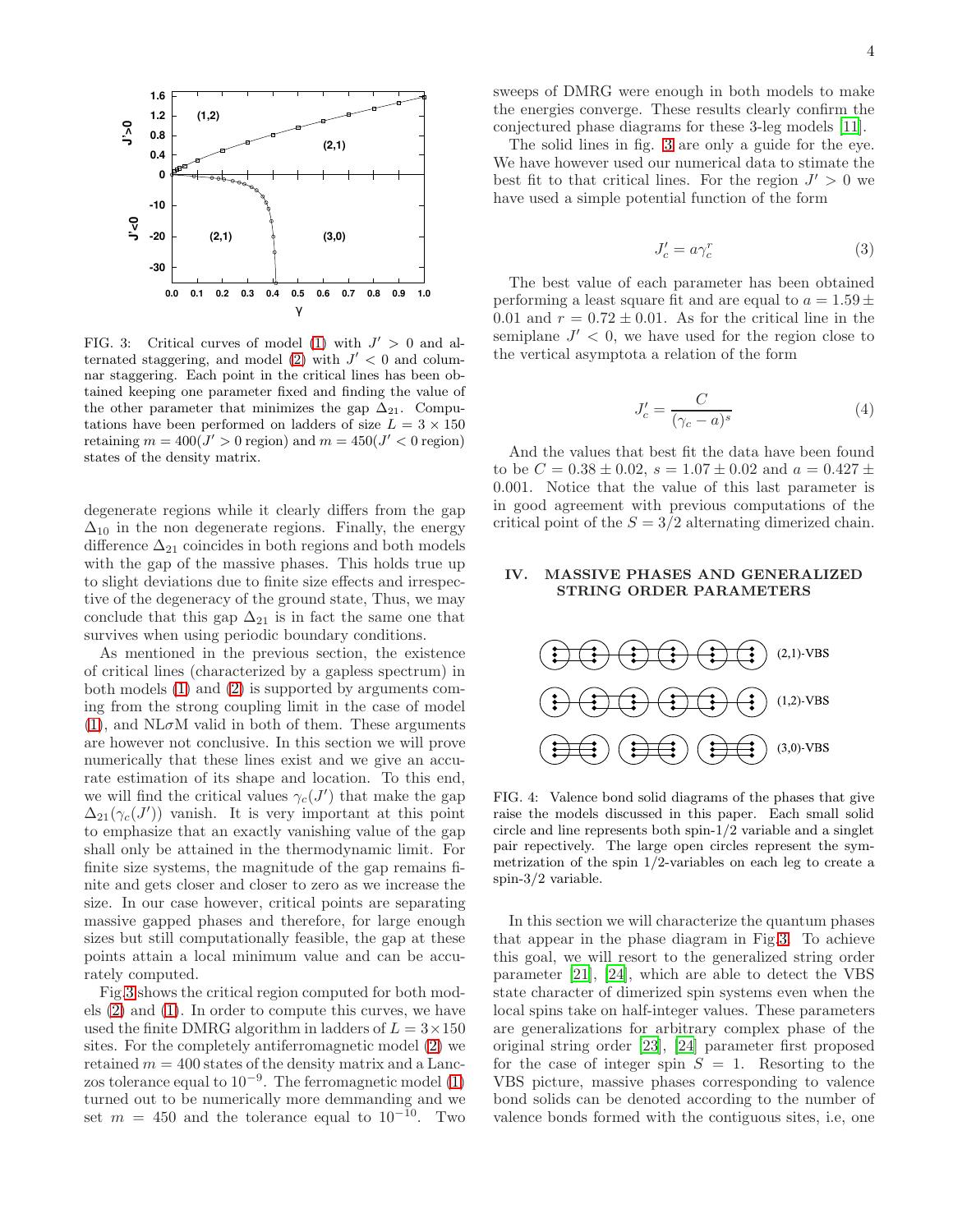particular valence bond solid can be denoted as  $(m, n)$ -VBS with  $m + n = 2S$ .

For instance, we have already mentioned in the previous section that in the strong coupling limit, the colum-nar dimerized 3-leg ladder [\(1\)](#page-1-1) effectively becomes a  $S =$  $\frac{3}{2}$  alternating spin chain. Thus, in this case we have  $m + n = 3$ .

The definition of the generalized string order parameter extended to our particular three leg ladder with arbitrary size  $L = 3 \times \ell$  is

$$
O_{\rm str}(\theta) = \Big| \lim_{j - i \to \infty} \langle S_{2i}^z \exp(i\theta \sum_{k=2i}^{2j-1} S_k^z) S_{2j}^z \rangle \Big| \qquad (5)
$$

with  $0 < i < j < \ell/2$  and  $S_i^z = S_i^z(1) + S_i^z(2) + S_i^z(3)$ . It is actually not necessary to consider  $j - i \gg 1$  to obtain accurate values of the parameter and typically a value of  $i - j$  of some few tens is enough to give values very close to the infinite limit value, considered that  $i$  and  $j$  are well within the bulk and far away from the edges. Thereby, for convenience we will work with the parameter defined as

<span id="page-4-2"></span>
$$
O_{\rm str}(2i, 2j, \ell, \theta) = \left| \langle S_{2i}^{z} \exp(i\theta \sum_{k=2i}^{2j-1} S_{k}^{z}) S_{2j}^{z} \rangle \right| \qquad (6)
$$

with  $i, j$  and  $S_i^z$  defined as before.

It has been shown [\[21\]](#page-8-4) that the generalized string order parameter evaluated in  $\theta = \pi$  acts as an order parameter since it vanishes or not depending on the number of bonds  $n$  being odd or even. Moreover, the shape of the string order parameter in the region  $\theta \in [0, 2\pi]$  provides us with valuable information about the VBS character of the phases since the number of zeros in this range coincides with the number of bonds  $m$  [\[21\]](#page-8-4).

Fig. [5](#page-4-0) shows the parameter  $O_{str}$  computed in the completely antiferromagnetic model [\(2\)](#page-2-0) in the whole range of  $\gamma$  for various values of J'. The operator clearly distinguishes regions where it is finite from others where it vanishes. Moreover for a fixed value of  $J'$ , the value of  $\gamma$  where it decays to zero coincides [\[30\]](#page-8-13) with the critical value  $\gamma_c$  corresponding to that value of J' in the critical line of Fig. [3.](#page-3-1) On the other hand, Fig. [6](#page-4-1) shows  $O_{\text{str}}$ computed in the ferromagnetic model [\(1\)](#page-1-1) in the strong coupling regime. For strong values of the ferromagnetic coupling  $J'$  we should expect that our ladder behave like an effective  $S = 3/2$  alternating spin chain. Indeed, we can observe that the string order parameter is clearly non-vanishing above  $\gamma = 0.42$ , the critical point of the chain. As for the region below this point, the tendency of the string order parameter is to decay to zero as we increase the size of the system, except for the point  $\gamma = 0$ and its vicinity. In fact, this behaviour is anomalous since  $\gamma = 0$  is critical in the chain and therefore the string order parameter should vanish. In the appendix we have addressed this issue with the pure  $S = 3/2$  alternating dimerized chain. Our study in the chain explains the behaviour of the ladder and shows that indeed the string



<span id="page-4-0"></span>FIG. 5: Generalized string order parameter  $O_{\text{str}}(i = 20, j =$  $42, \ell = 80, \theta = \pi$  computed in the completely antiferromagnetic model [\(2\)](#page-2-0) with alternated staggering for several fixed values of  $J'$ . Regions where the string order parameter vanishes correspond to a different quantum phase from that where it is non null. Notice that there exists a certain  $J'$  above which the system only exhibit one quantum phase irrespective of the value of  $\gamma$ . This value corresponds to the J' coordinate with  $\gamma_c = 1$  of the critical line of figure [3.](#page-3-1)



<span id="page-4-1"></span>FIG. 6: Generalized string order parameter  $O_{str}(i = \ell/2 24, j = \ell/2 + 26, \ell = n, \theta = \pi$  computed in the strong ferromagnetic regime  $J' = -25$  of the ferromagnetic model [\(1\)](#page-1-1) with columnar staggering. See the text for explanations.

order parameter decays to zero also at this point. The decay rate is however slower and it is not enough to increase the size of the ladder. Fig. [8](#page-6-1) (down) shows that we have additionaly to consider sites  $i$  and  $j$  further and further apart to make the string order parameter decay at  $\gamma = 0$ .

With the considerations explained in the previous paragraph, we have proved that the string order param-eter [\(6\)](#page-4-2) evaluated in  $\theta = \pi$  is valid to identify quantum phase transitions in both models [\(1\)](#page-1-1) and [\(2\)](#page-2-0). Now we want to extend the study to the whole  $\theta$  domain to test the nature of the massive phases. In fact, from definition [\(6\)](#page-4-2)  $O_{str}(i, j, \ell, \theta) = O_{str}(i, j, \ell, \theta + \pi)$  and hence we can restrict the study to the range  $\theta \in [0, \pi]$ . We will study first the ferromagnetic model [\(1\)](#page-1-1) with columnar stag-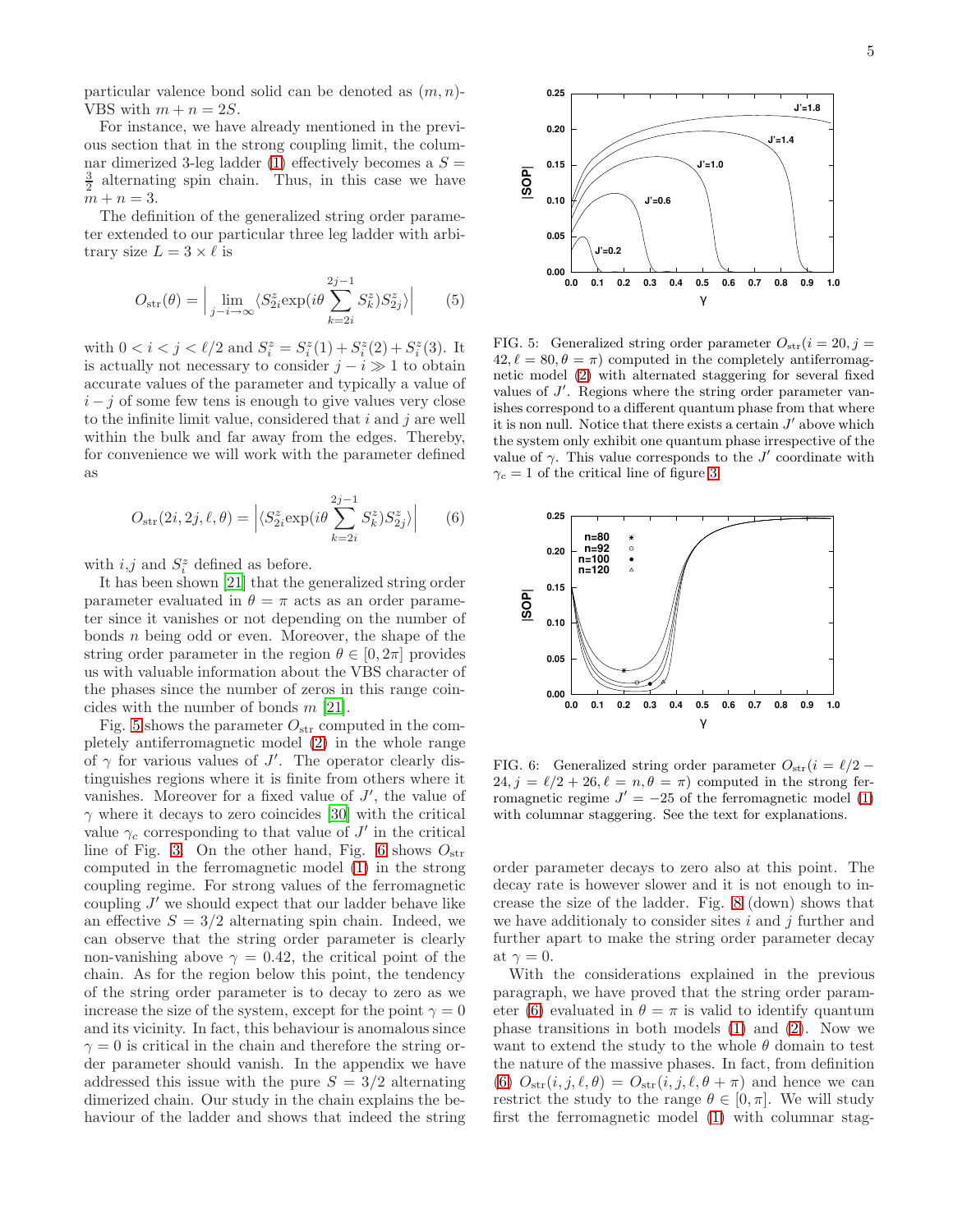

<span id="page-5-1"></span>FIG. 7: (Color online)Generalized string order parameter  $O_{\text{str}}(i = 20, j = 42, \ell = 80, \theta)$  computed in the completely antiferromagnetic model at  $\gamma = 0.5$  (Up) and the ferromagnetic model at  $\gamma = 0.35$  (*Down*). According to fig. [3](#page-3-1) this values cut the critical lines at  $(\gamma_c = 0.5, J_c' = 0.96)$  and  $(\gamma_c = 0.35, J_c' = -6.1)$  respectively. It can be observed that both graphs show a change in the number of zeros near these points.

gering. As we commented in the previous sections, we can guess the phases of the diagram going to the strong coupling limit  $|J'| \gg 1$ . In this regime the ferromagnetic coupling among rungs is the leading interaction and the ladder transforms into an effective  $S = 3/2$  alternating spin chain. Resorting to continuity arguments, the phases of the ladder must be the same that appears in the strong coupling limit, i.e, a  $(2, 1)$ -VBS in the region  $0 < \gamma < \gamma_c$  and a (3,0)-VBS when  $\gamma_c < \gamma \leq 1$ . In fig[.7](#page-5-1) (down) we show  $O_{str}$  computed in the  $\theta$  domain. All the curves appearing in the figure correspond to a fixed  $\gamma = 0.35$  $\gamma = 0.35$  $\gamma = 0.35$ . According to Fig. 3 this value of  $\gamma$  cuts the critical line in a certain value of  $J'$  and so we should notice a qualitative change in the curves in Fig. [7.](#page-5-1) This change can be observed since plots corresponding to very negative J' have a local minimum at  $\theta = \pi$ , while it changes to become a maximum as we move towards  $J'$ close to zero. Hence, the number of zeroes in the domain  $\theta \in [0, 2\pi)$  moves from one to two. In fact, the string order parameter is not strictly equal zero in our graphs, but this fact has been already pointed out in spin chains

[\[28\]](#page-8-11) and conclusively proved that it was due to finite size effects. The values closer to zero are attained considering larger sizes. According then to the VBS notation and our DMRG results, we can label the phases of model [\(1\)](#page-1-1) as (2, 1)-VBS in the region  $0 < \gamma < \gamma_c$  and (3, 0)-VBS for  $\gamma_c < \gamma \leq 1$  as expected from the knowledge of the  $S = 3/2$  chain.

The completely antiferromagnetic model is more difficult to guess a priori the quantum phases that gives raise to or even if its ground states are valence bond solids. We have used again the generalized string order parameters to check the nature of the phases. Fig[.7](#page-5-1) (up) shows the string order parameter as a function of  $\theta$  and a fixed value  $\gamma = 0.5$  which cuts the critical line. It can be seen that indeed the SOP behaves as expected for a valence bond solid VBS state and two phases can be identified attending to the number of zeros in this domain. For higher values of J' the SOP has a maximum at  $\theta = \pi$ and only one zero in the region  $0 \le \theta \le 2\pi$ . As we consider lower values of  $J'$ , more precisely in the interval from  $J' = 1.0$  to  $J' = 0.8$ , the SOP at  $\theta = \pi$  falls abruptly to zero and therefore the SOP has two vanishing values in the aforementioned interval. From these results we can conclude firstly, that both massive phases can be properly described as valence bond solids and also they can be identified as a (1,2)-VBS for  $0 \leq \gamma < \gamma_c$  and a  $(2, 1)$ -VBS for  $\gamma_c < \gamma \leq 1$ .

#### <span id="page-5-0"></span>V. CONCLUSIONS

We have given a precise meaning to the conjectured phase diagrams [\[11\]](#page-7-10) corresponding to 3-leg Heisenberg ladders with columnar dimerization and ferromagnetic rung couplins on one side, and similarly for alternating dimerization with antiferromagnetic couplings among the rungs. Although both models exhibit critical lines, their qualitative form is different: in the former, the critical line approaches an asymptota at the critical value  $\gamma_c =$ 0.42 were it effectively becomes an alternating  $S = \frac{3}{2}$ spin ladder. On the contrary, the latter model does not exhibit any asymptota but the critical line meets the wall  $\gamma=1$  of the phase diagram.

Moreover, we have also clarified the valence-bond-solid nature of the massive phases separated by the critical lines in the phase diagram. In this regard, we have found that the generalized string order parameters are a very good tool for characterizing VBS state phases in ladders with a variety of dimerization patterns. Our results are based on extensive calculations using the finite-size DMRG technique.

Acknowledgements: Part of the computations of this work were performed with the High Capacity Computational Cluster for Physics of UCM (HC3PHYS UCM), funded in part by UCM and in part with FEDER funds. We acknowledge financial support from DGS grants under contracts BFM 2003-05316-C02-01, FIS2006-04885,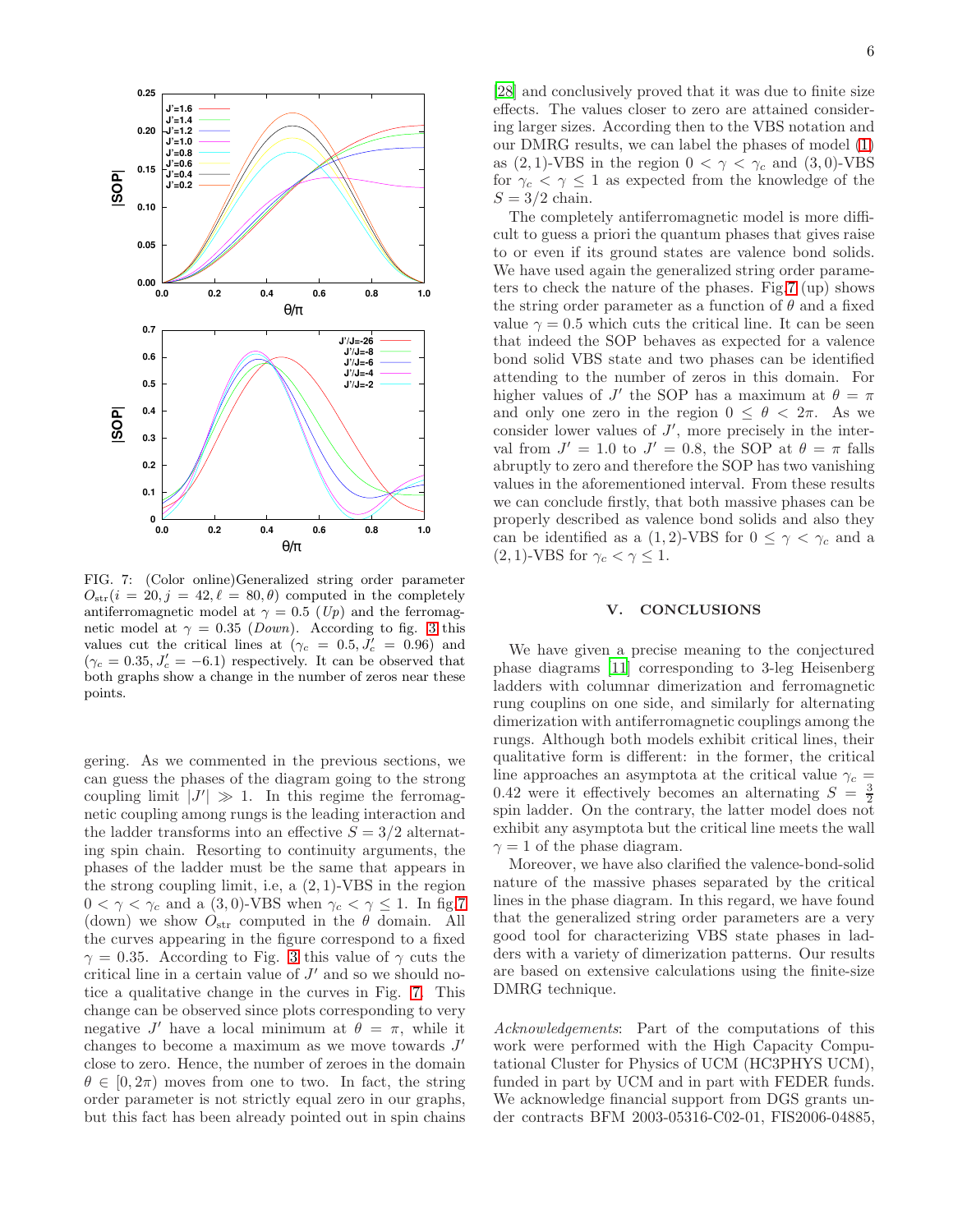

<span id="page-6-1"></span>FIG. 8: Up: string order parameters  $O_{str}^{odd}(i = 51, j = 11)$ 131,  $L = 180, \theta = \pi$ ) (solid line) and  $O_{\text{str}}^{\text{even}}(i = 52, j =$ 130,  $L = 180, \theta = \pi$ )(dashed line) computed in a  $S = 3/2$ alternating dimerized chain. Down: string order parameter  $O_{\text{str}}^{\text{even}}$  at  $\gamma = 0$  varying the total length of the chain  $Q_{\text{str}}^{\text{even}}(i=n/2-24, j=n/2+26, L=n, \theta=\pi)$  (empty circles) and varying the distance  $i - j$ ,  $\dot{O}_{\rm str}^{\rm even}$   $(i = (L-n+1)/2+1, j = 1$  $i + n - 1, L = 200, \theta = \pi$  (solid circles).

and the ESF Science Programme INSTANS 2005-2010.

## <span id="page-6-0"></span>APPENDIX A: THE  $S = 3/2$  STAGGERED SPIN **CHAIN**

It was already pointed out by Oshikawa [\[21](#page-8-4)] that halfinteger systems are amenable to have many order parameters. We want to compare in this section two order parameters which despite differing slightly in their definition have in fact quite different behaviour and may even lead to confusion. We will see that both parameters capture the quantum phase transition of the chain, but only one can go further and give evidences of the quantum phases themselves.

The string order parameters are defined as

$$
O_{\text{str}}^{\text{even}}(\theta, L) = \Big| \lim_{j - i \to \infty} \langle S_{2i}^{z} \exp(i\theta \sum_{\ell=2i}^{2j-1} S_{\ell}^{z}) S_{2j}^{z} \rangle \Big| \tag{A1}
$$

with  $0 < i < j \leq L/2$ , and



<span id="page-6-2"></span>FIG. 9: (Color online) string order parameter  $O_{str}^{even}(i =$  $22, j = 80, L = 100, \theta$  computed below and above the critical point  $\gamma_c = 0.42$  of a  $S = 3/2$  alternating dimerized chain. The number of zeros of this parameter determines the nature of the valence bond solid at each phase.

$$
O_{\text{str}}^{\text{odd}}(\theta, L) = \Big| \lim_{j - i \to \infty} \langle S_{2i+1}^z \exp(i\theta \sum_{\ell=2i+1}^{2j} S_{\ell}^z) S_{2j+1}^z \rangle \Big|
$$
\n(A2)

with  $0 \leq i < j < L/2$ .

Notice that, including the edges, both definitions involve an odd number of spins between sites 2i and 2j or  $2i + 1$  and  $2j + 1$  and an even number of antisymmetric operators under spin flip. This condition is required to obtain a value of the mean value different from zero.

It has been commented in the previous sections that the  $S = 3/2$  alternating dimerized chain has three critical points at  $\gamma_c = 0$  and  $\gamma_c = \pm 0.42$  in the interval  $\gamma \in$  $[-1, 1]$ . The phase diagram is symmetric respect  $\gamma = 0$ and therefore we can constrain our study to the region  $0 \leq \gamma$ .

As regards the interval  $0 < \gamma < \gamma_c$  the ground state is known to be a  $(2, 1)$ -VBS while for  $\gamma_c < \gamma \leq 1$  it is a (3, 0)-VBS. The first issue we have to check is wether or not the parameters defined above can make explicit this quantum phase transition. In fig. [8](#page-6-1) (up) we have plotted both parameters  $O_{\text{str}}^{\text{odd}}(\pi, L)$  and  $O_{\text{str}}^{\text{even}}(\pi, L)$  in the range  $0 \leq \gamma \leq 1$ . This graph shows that both operators are finite at one side of the critical point while thay vanish at the other. We can conclude then that they act as proper order parameters in the phase transition. However a clear major difference can be noticed from this figure since each one of these order parameters in fact vasnishes on differents sides of the critical point.

On the other hand, the behaviour of the string order parameters at the critical point  $\gamma = 0$  requires further insight. We know that critical points correspond to critical ground states where the hidden order measured by string order parameters must vanish. In fig. [8](#page-6-1) (up) it is not however clear that the value of the string order parameters decays to zero at this critical point. We have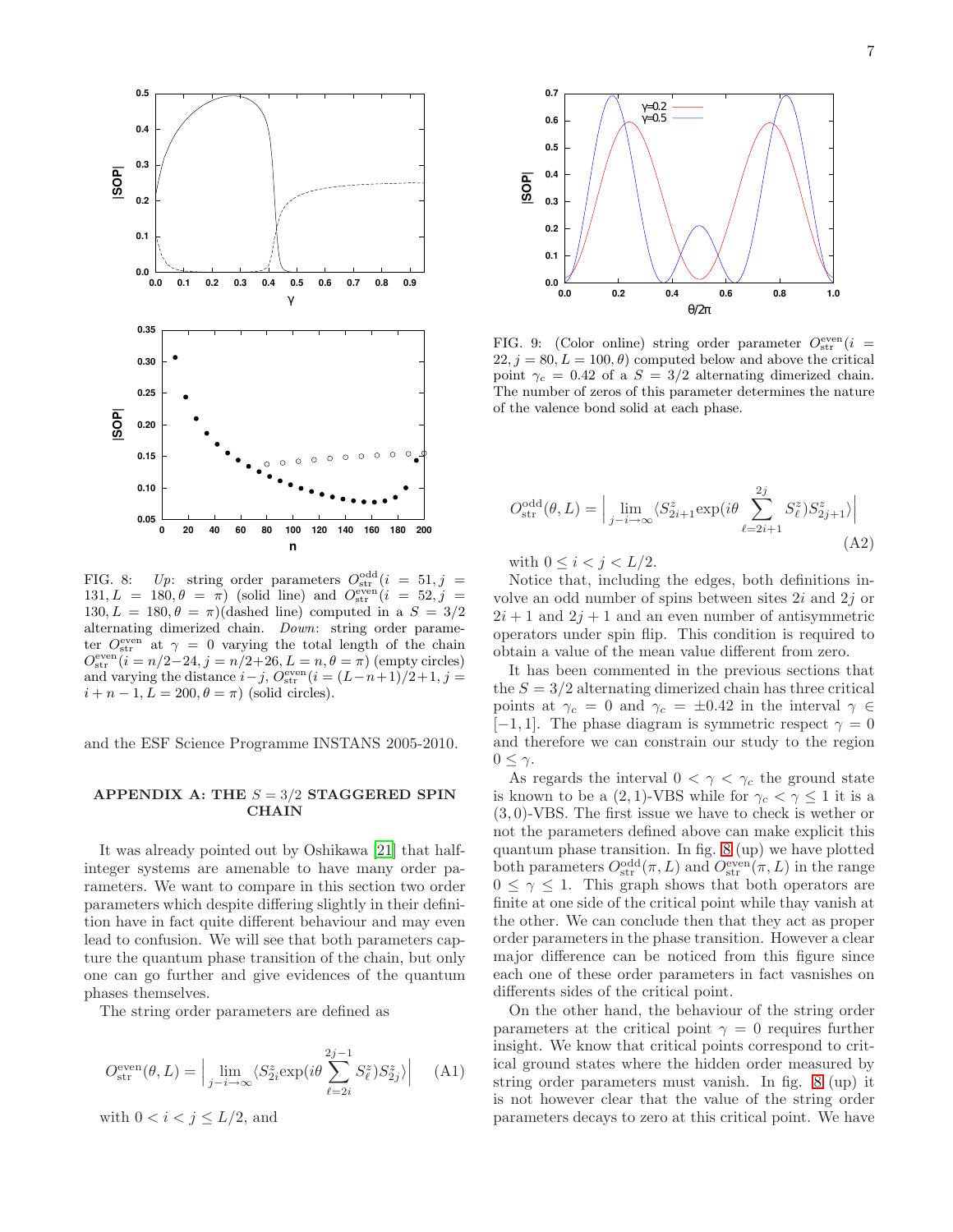

<span id="page-7-16"></span>FIG. 10: (Color online) string order parameter  $O_{str}^{odd}(i =$  $21, j = 79, L = 100, \theta$  computed below  $(Up)$  and above (Down) the critical point  $\gamma_c = 0.42$  of a  $S = 3/2$  alternating dimerized chain. In this case the string order parameter in the  $\theta$  does not clearly determine the valence bond phases of the chain. Notice also the appreciable change of scale from one phase to the other.

- <span id="page-7-0"></span>[1] F. D. M. Haldane, "Continuum dynamics of the 1- D Heisenberg antiferromagnet: Identification with the  $O(3)$  nonlinear sigma model", Phys. Lett. **A** 93, 464-468 (1982).
- <span id="page-7-1"></span>[2] E. Dagotto, T. M. Rice, "Surprises on the Way from One- to Two-Dimensional Quantum Magnets: The Ladder Materials", Science 271 618 - 623, (1996).
- <span id="page-7-2"></span>[3] Strongly Correlated Magnetic and Superconducting Systems, Lecture Notes in Physics, Proceedings of the El Escorial Summer School 1996. Eds. G. Sierra and M. A. Martin-Delgado Springer-Verlag (1997).
- <span id="page-7-3"></span>[4] E. Dagotto, Rep. Prog. Phys. 62 1525-1571. "Experiments on ladders reveal a complex interplay between a spin-gapped normal state and superconductivity",
- <span id="page-7-4"></span>[5] Z. Hiroi, M. Azuma, M. Takano and Y. Bando, J. Sol. State Chem. 95, 230 (1991).
- <span id="page-7-5"></span>[6] M. Azuma, Z. Hiroi, M. Takano, K. Ishida and Y. Kitaoka, Phys. Rev. Lett. 73, 3463 (1994).
- <span id="page-7-6"></span>[7] B. Batlogg et al., Bull. Am. Phys. Soc. 40, 327 (1995).
- <span id="page-7-7"></span>[8] Y. Hosokoshi et al., Phys. Rev. **B** 60, 12924-12932 (1999).
- <span id="page-7-8"></span>[9] M. Greiner, O. Mandel, T. Esslinger, Th. W. Hänsch, and I. Bloch, Nature 415, 39 (2002); M. Greiner, O. Mandel,

addressed deeper this issue in fig. [8](#page-6-1) (down). This graph shows a finite size scaling analysis of the string order parameter  $O_{str}^{even}$  at the critical point  $\gamma = 0$ . It can be observed that the scaling and decay of the parameter is more influenced by the distance  $i-j$  than the total length of the chain. The rise of the string order parameter for large distances  $i - j$  close to the total lenght L is expected due to finite size effects. For values far enough of the edges the tendency of the string order parameter is however to vanish as expected increasing the distance  $i - j$ .

A regards the shape of these parameters for arbitrary θ, fig. [9](#page-6-2) shows  $O_{str}^{odd}(\theta, L)$  for two different values of  $\gamma$ below and above the critical point.From the knowledge that we have of the phases of the chain we can see that this order parameter behaves as pointed out in [\[21\]](#page-8-4) and the number of zeros identifies the valence bond phase ocurring. In effect, for values  $\gamma < \gamma_c$  the number of vanishing values in  $0 \le \theta < 2\pi$  is two and coincides with a (2, 1)-VBS while for  $\gamma > \gamma_c$  there are three null values corresponding to the (3, 0)-VBS phase.

On the other hand  $O_{str}^{even}(\theta, L)$  is plotted for various values of  $\gamma$  in fig. [10.](#page-7-16) Two features can be remarked of this parameter: it also shows a qualitative change in its shape as we move from one phase to the other. In this case however the relation of the number of zeros with the nature of the phase is not clear. Besides, the characteristic scale of the parameter differs significantly in both phases.

Th. W. Hänsch, and I. Bloch, Nature 419, 51 (2002)

- <span id="page-7-9"></span>[10] J. J. Garcia-Ripoll, M. A. Martin-Delgado, J. I. Cirac, "Implementation of Spin Hamiltonians in Optical Lattices"; Phys. Rev. Lett. 93, 250405 (2004); [cond-mat/0404566.](http://arXiv.org/abs/cond-mat/0404566)
- <span id="page-7-10"></span>[11] M. A. Martin-Delgado, R. Shankar and G. Sierra, "Phase Transitions in Staggered Spin Ladders"; Phys. Rev. Lett. 77, 3443 (1996).
- <span id="page-7-11"></span>[12] V. N. Kotov, J. Oitmaa and Zheng Weihong; "Excitation spectrum and ground-state properties of the  $S=1/2$ Heisenberg ladder with staggered dimerization" Phys. Rev. B 59, 11377 - 11383 (1999).
- <span id="page-7-12"></span>[13] Y.-J. Wang and A. A. Nersesyan, "Ising model description of the  $SU(2)_1$  quantum critical point in a dimerized two-leg spin-1/2 ladder" Nucl. Phys. B 583, 671 (2000).
- <span id="page-7-13"></span>[14] M. A. Martín-Delgado, J. Dukelsky and G. Sierra, "Phase diagram of the 2-leg Heisenberg ladder with alternating dimerization". Phys. Lett. A 250, 87 (1998).
- <span id="page-7-14"></span>[15] K. Okamoto, "Phase diagram of the  $S=1/2$  two-leg spin ladder with staggered bond alternation" Phys. Rev. B 67, 212408 (2003).
- <span id="page-7-15"></span>[16] "Density-matrix algorithms for quantum renormalization